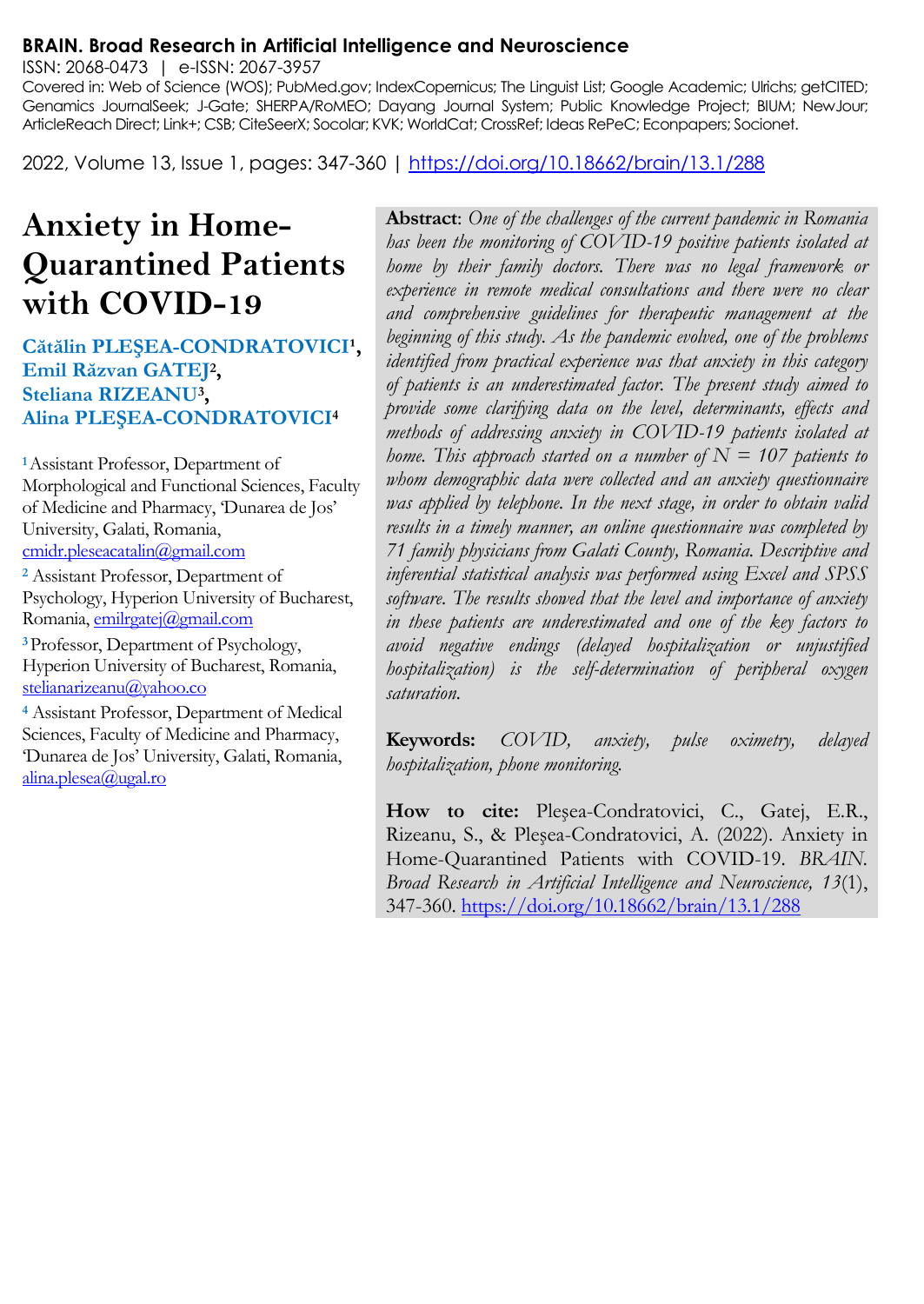#### **Introduction**

The Covid pandemic is certainly one of the greatest challenges of the contemporary world and one of the most anxious events globally, at least after the end of the Cold War.

The whole world had to adapt to the pandemic, and health systems were in high demand. If at first all patients tested positive for Covid were hospitalized, the capacity of hospitals to absorb the large mass of Covid patients was soon exceeded. Thus, there was a need for Covid-positive patients with asymptomatic or mild symptoms to be isolated at home. The difficult task of remotely monitoring this category of patients fell in Romania to family doctors.

Because non-Covid hospitals have severely restricted their activity as well as polyclinics, and patients' fear of becoming infected with COVID19 has greatly reduced calls to emergency services and other segments of health care, most family physicians have suffered from over burning during that period (Silistraru et al., 2021).

The additional task of ensuring the telephone monitoring of isolated Covid positive patients at home, including weekends and holidays, which involved a large bureaucratic burden if contracted, meant that, in the case of Galati County, less than 20% of family doctors contracted these services. However, most doctors monitored "pro bono" their patients in this situation.

Before the outbreak of the pandemic, remote medical consultation was not regulated in Romania. This made the monitoring process even more difficult. National protocols imposed the following standard of care for COVID-19 patient self-izolated at home with no or moderate symptoms:

- Home isolation for 14 days
- GP daily phone monitorization

● Self-assessment of: a) Shortness of breath/"lack of air" sensation b) Intense cough c) Fever d) Headache) Muscle pain f) Sore throat g) Lack of taste h) Lack of smell i) Diarrhea j) Fatigue

The official guidelines stated that no medication is needed for asymptomatic COVID-19 patients Also, there are no guidelines for treatment of COVID-19 related emotional distress.

Even from the first calls to the monitored patients, many doctors felt that anxiety, depression and fear of Covid consequences (Jaradat & Stupar, 2020; Loue & Lamb, 2020; Sandu, 2020; Silistraru et al., 2021) are a major unaddressed problem in this category of patients (Baroiu et al., 2021). In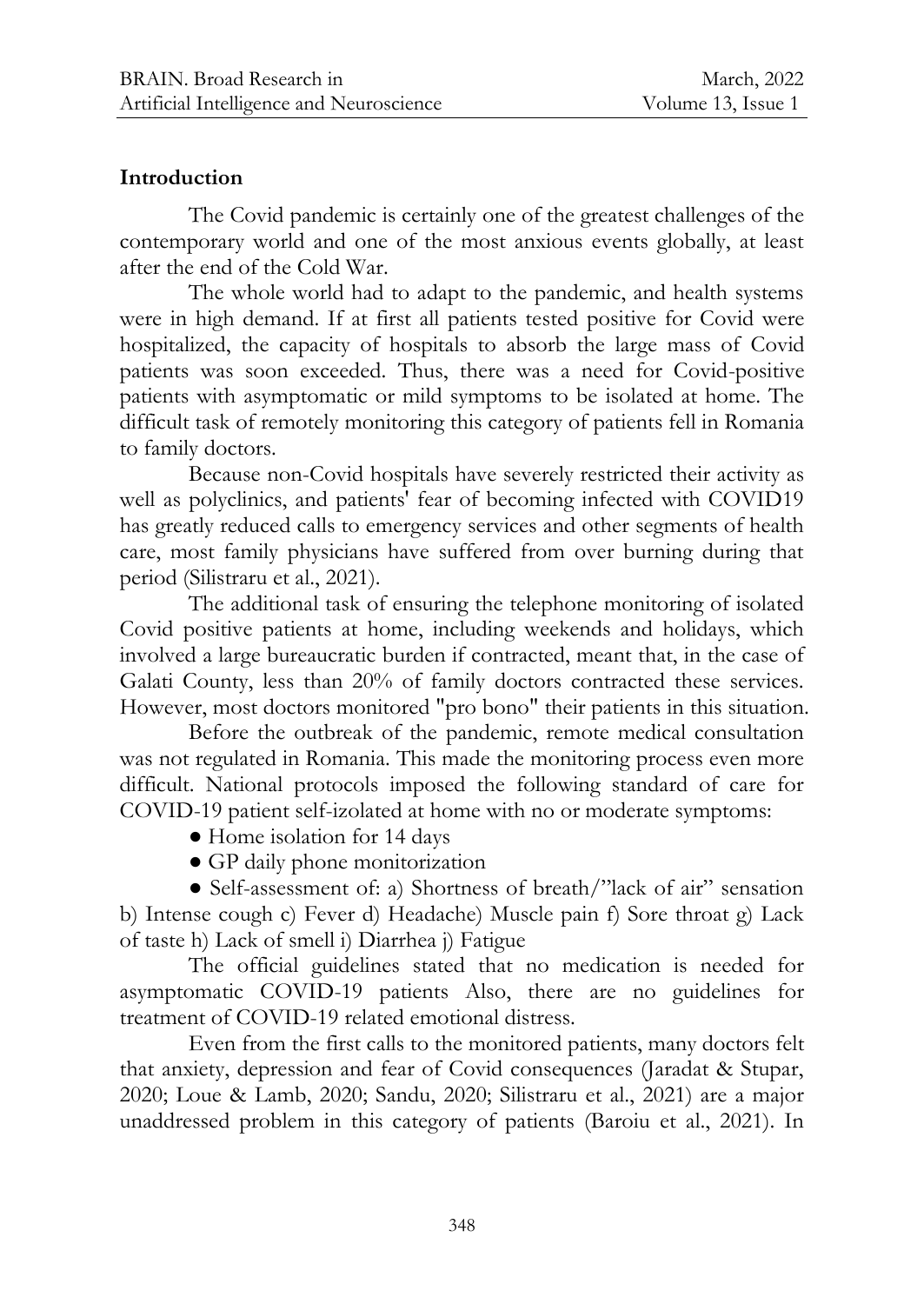order to investigate this assumption, Covid patients monitored by two General Practitioner settings were included in an observational study.

#### **Material and method**

Patients were enrolled in study during monitoring phone calls. They were re-assured about the confidentiality of their personal data and their informed consent was given by phone, as the study is non-interventional. Age, gender and preexistent anxiety status were extracted from their digital clinical records. All participants were advised to buy a pulse oximeter.

|                         |           |               | (n=107     |  |  |  |
|-------------------------|-----------|---------------|------------|--|--|--|
| Age                     | on        | admission     |            |  |  |  |
| (years)                 |           |               |            |  |  |  |
|                         | Mean (SD) | 45.11 (15.19) |            |  |  |  |
| Minimum-maximum         |           |               | $13 - 83$  |  |  |  |
| Gender                  |           |               |            |  |  |  |
| Male                    |           | 62(58%)       |            |  |  |  |
| Female                  |           | 45 (42%)      |            |  |  |  |
| Admission domicile      |           |               |            |  |  |  |
| Houses with garden      |           |               | 18 (17%)   |  |  |  |
| <b>Block</b> apartments |           |               | 89 (83%)   |  |  |  |
| Preexistent anxiety     |           |               | $12(11\%)$ |  |  |  |
| Had pulse oximeters     |           | 43 $(40\%)$   |            |  |  |  |

**Table 1**. Characteristics of subjects Source: authors' own conception

To assess anxiety, we chose the anxiety subset from The Hospital Anxiety and Depression Scale (HADS) because it was developed to be used in hospitalized patients with somatic diseases, so does not include somatic symptoms as fatigue, sleep disorders or loss of appetite and is easy to administrate (Wu et al., 2021). The test consists in only 7 items and the responses are on a Likert scale with 5 items.

Data was recorded in excel and then imported in SPSS v16. Variables were tested for normality using a visual assessment first (scatterplots, histogram. RR plots), then Shapiro Wilkins test for normality of data was used. The null hypothesis was confirmed, then Spearman's test was used to see if there are significant correlations between the analyzed variables.

In the next phase, to further investigate and validate the results, a survey among General Practitioners from Galati, Romania was conducted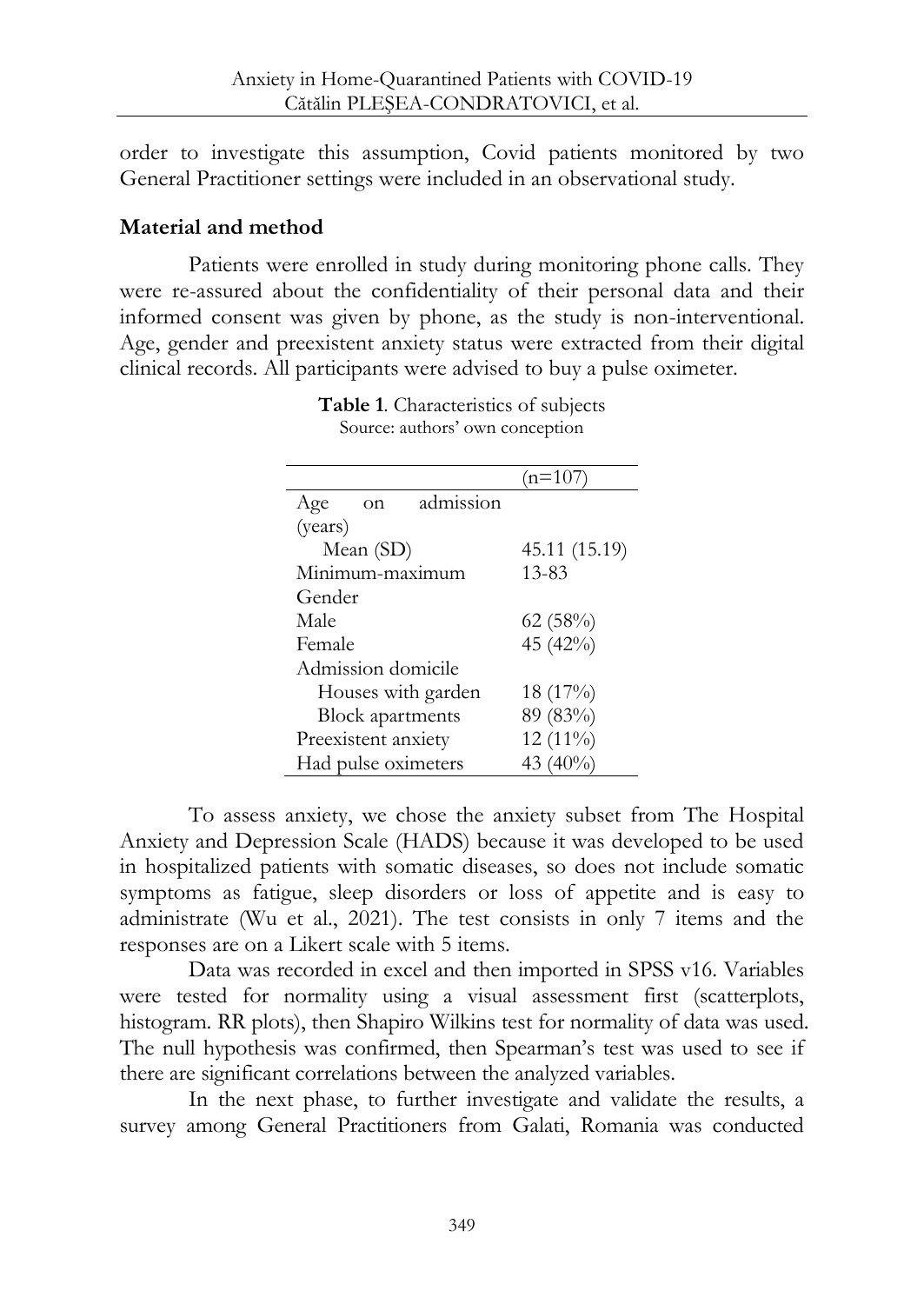using Google Forms, with 71 responders from the total number of 246 doctors.

#### **Results**

Mean anxiety score was 11.49. HADS score was interpreted (figure 1) as normal (0 -7), borderline (8-10) and anxiety (11-21).



**Figure 1** Anxiety classification (percent) Source: authors' own conception

Our approach to determine anxiety score during phone monitorization had some limitations. We had only to medical settlings in this study and the results were influenced by doctors' views, perception of disease, prescription habits. Anxiety was undertreated, even that 11.2% of the patients were known with preexistent anxiety disorder, only 13.70% of the patients received benzodiazepines 9.34% antidepressants (associated or not with benzodiazepines) and 18.69% received herbal OTCs (with nondocumented efficacy).

|                      | Correlation  | Sig2   | p value  | Strength |
|----------------------|--------------|--------|----------|----------|
|                      |              | tailed |          |          |
| Women                | $R = 0.340$  | 0.000  | p<0.01   | moderate |
| Rural setting        | $R = -0.201$ | 0.038  | p < 0.05 |          |
| Garden               | $R = -0.247$ | 0.010  | p<0.05   |          |
| Pre-Anxiety          | $R = 0.210$  | 0.030  | p < 0.05 |          |
| No pulse oximeter    | $R = 0.651$  | 0.000  | p<0.01   | medium   |
| Unjustified 112 call | $R = 0.279$  | 0.004  | p<0.01   | weak     |
| Delayed 112 call     | $R = 0.251$  | 0.009  | p<0.01   | weak     |
| Deaths               | $R = 0.230$  | 0.017  | p<0.05   |          |

**Table 2.** Independent variables significant correlated with Anxiety scores Source: authors' own conception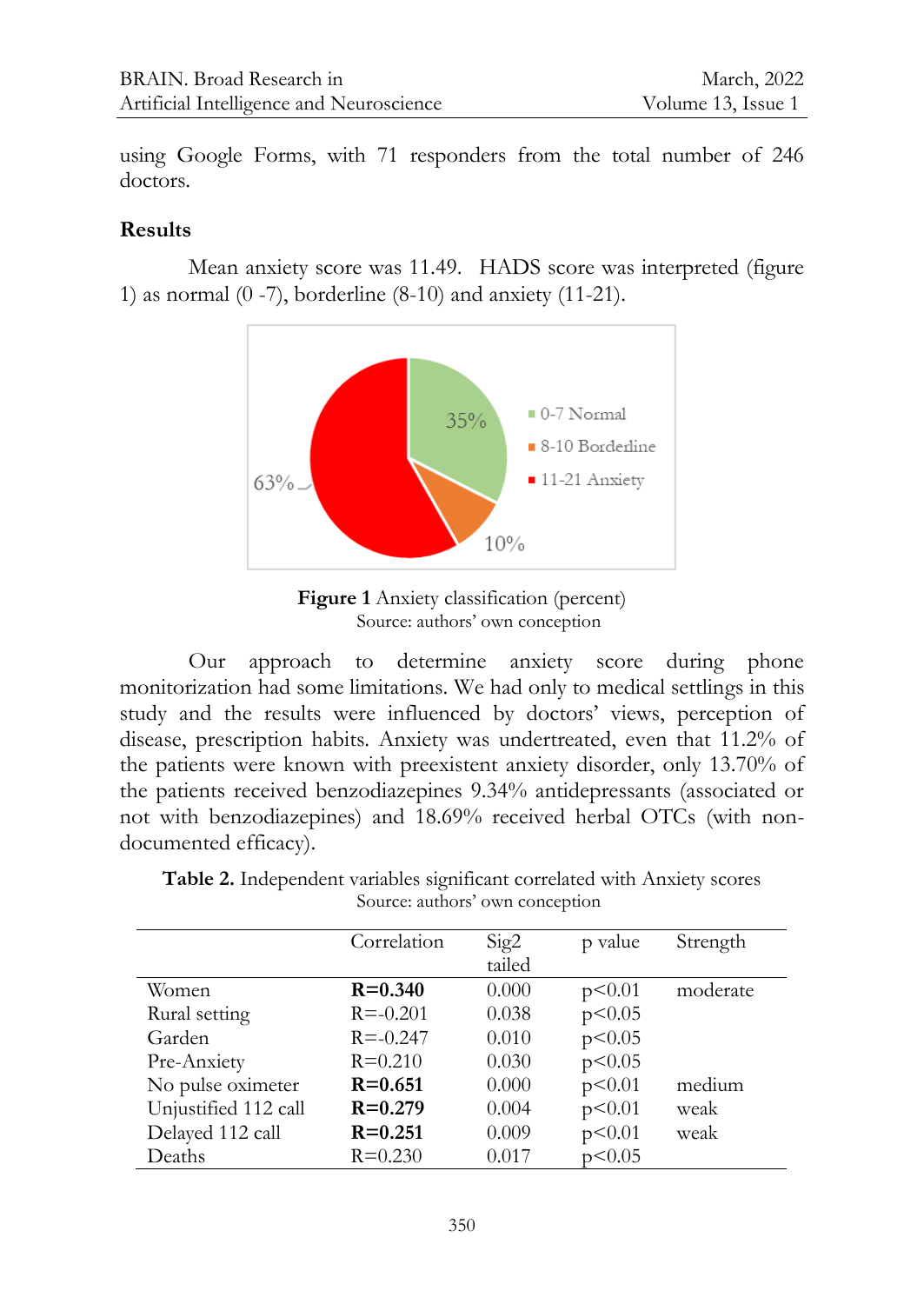Pre-covid anxiety base score is not known. Also, we had a small number of terminal events like: unnecessary 112 calls for hospitalization (6), delayed calls to emergency services for hospitalization (6), Fatal events (5).

This part of the study is to be completed with the estimation of the post Covid stress level, but for a faster view of the importance of diagnosing and treating anxiety in home self-isolated COVID-19 patients we analyzed in the second part of the study the perception of family physicians on these issues.

From the analysis of the family physicians answers to the online questionnaire resulted:

● From the beginning of the pandemic to April 2021, the 71 family physicians surveyed monitored 6,113 home isolated patients Mean: 86 patients/doctor (min 0, max 500)

● 80% of them worked «pro bono»

● Anxiety was identified in 53% of the monitored patients (Min 2%,  $Max 100 \%$ 

● Unanimously the diagnosis of anxiety in this category was considered important (60% considered it very important)

● Most of the doctors surveyed agreed that the level of anxiety was correlated with the unjustified use of ambulance services for hospitalization or vice versa, with the delay or refusal of hospitalization (Figure 2) even when the patient's condition required it.





Source: authors' own conception

● The vast majority of family physicians considered that there was a correlation between the intensity of anxiety during the period of home isolation of covid patients and the possibility of permanent anxiety status after overcoming the disease episode. After the end of the isolation period, they noticed symptoms of anxiety, hypochondria, that did not exist before the disease. (Figure 3).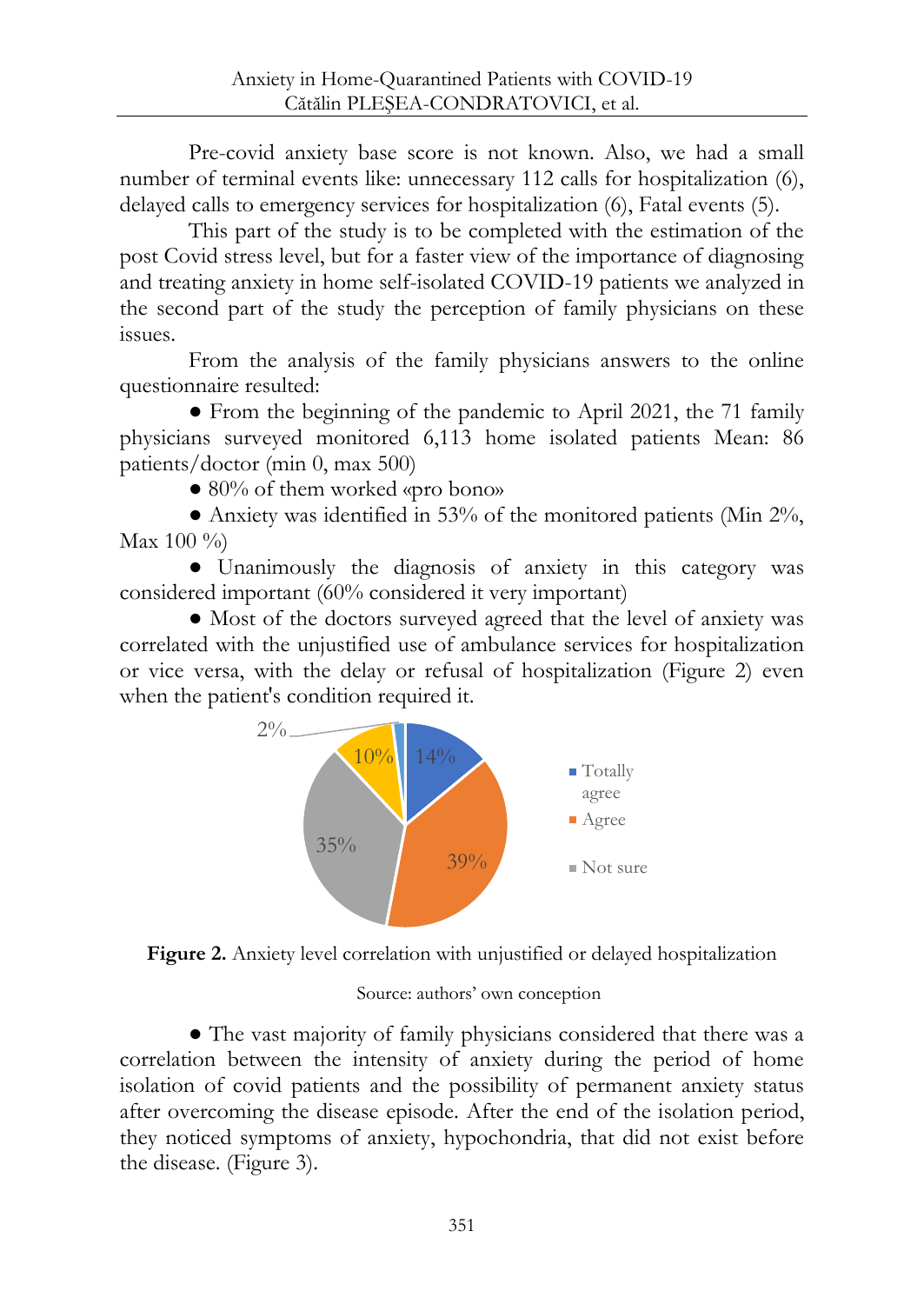● Anxiety was treated with medication in 22% of all monitored patients (40.% of patients in whom anxiety was identified)

● Most commonly used drug treatment of anxiety in Covid-19 patients were over the counter herbal products (68%), followed by benzodiazepines (20%) and antidepressants associated or not with benzodiazepines (8%)

● Even that current protocol states that no medication is required for asymptomatic Covid patients, in practice, doctors prescribed medication: mainly over the counter herbal products, food supplements as D3, C vitamins, Zn, herbal immunostimulants. 20 % of doctors does not prescribe anything to asymptomatic patients.



**Figure 3.** Covid anxiety as a trigger for a permanent after Covid anxious state Source: authors' own conception

● 47% of the monitored patients had a pulse oximeter available

● More than half of the questioned doctors believed that the level of anxiety was lower in patients who used a pulse oximeter and knew the alert thresholds (Figure 4), almost one third does not have an opinion in that aspect.



Figure 4. Use of pulse oximeters lower the anxiety level in Covid-19 patients Source: authors' own conception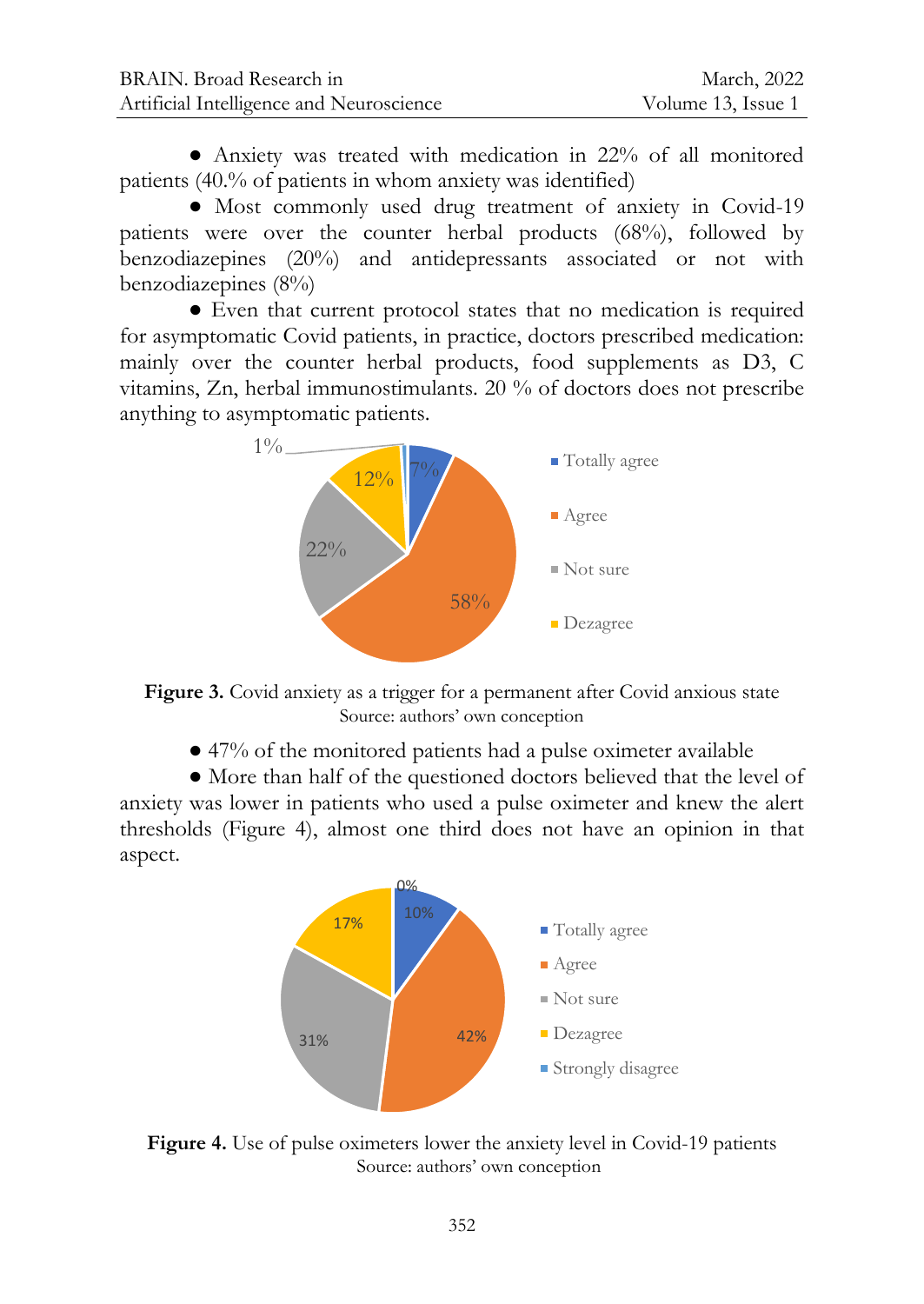### **Discussions**

Anxiety in the Covid positive group of patients isolated at home was particularly high, both in percentage (63%) and in the average anxiety score (11.49). It should be noted that the percentage of anxiety resulting from the application of the HADS test on the 107 asymptomatic or mildly symptomatic Covid patients is comparable to that resulting from the average estimates of family doctors in Galati. Thus, the two results validate each other and show that the questionnaires that test the perception of doctors are sufficiently accurate and a much faster working tool than an observational study on this subgroup of patients.

Anxiety baseline in Romanian general population was in pre-Covid times 4.9% (Florescu et al., 2009), 6.9% (Iovu & Breaz, 2019). The Covid pandemic has increased the percentage of anxiety and depression in the general population, after some studies that analyzed the presentations in psychiatric services, doubling them (Luca et al., 2020). A recent metaanalysis shows that globally the level of pandemic-induced anxiety in general population is 33.33% in China and 47.70% in other countries (Italy, Turkey, and India). This shows that there is an important component of national, socio-cultural specificity in adapting to stressors (Izzat et al., 2021; Necho et al., 2021). Another study that analyzes the level of anxiety in the general population, which also includes data from Romanians, shows a comparatively low level for Romania: 4% severe anxiety, 23% moderate anxiety (Burkova et al., 2021). We did not find other comparative data from Romania on anxiety in Covid patients isolated at home. A study in India shows the level of anxiety as: Mild 11.9%, Moderate 14.8%, Severe 10%, Extremely Severe 4.2%. Adding all this data, it is obvious that the selfisolated Covid patient status is associated with increased anxiety levels compared to the general population.

If in the general population an increased anxiety related to Covid can have beneficial effects such as respecting social distance and all health rules that protect against Covid-19 infection (Harper et al., 2021), in the subgroup of patients isolated at home anxiety has only negative consequences. High levels of anxiety adversely affect resilience in patients with Covid 19 (Uzunova et al., 2021).

The high anxiety score in patients with Covid may also have unrelated causes of Covid: pre-existing high anxiety that is not related to Covid (population studies reveal an upward trend in anxiety before the Covid era), anxiety related to Covid before diagnosis, excessive exposure to the very anxiogenic audiovisual material in the Romanian press.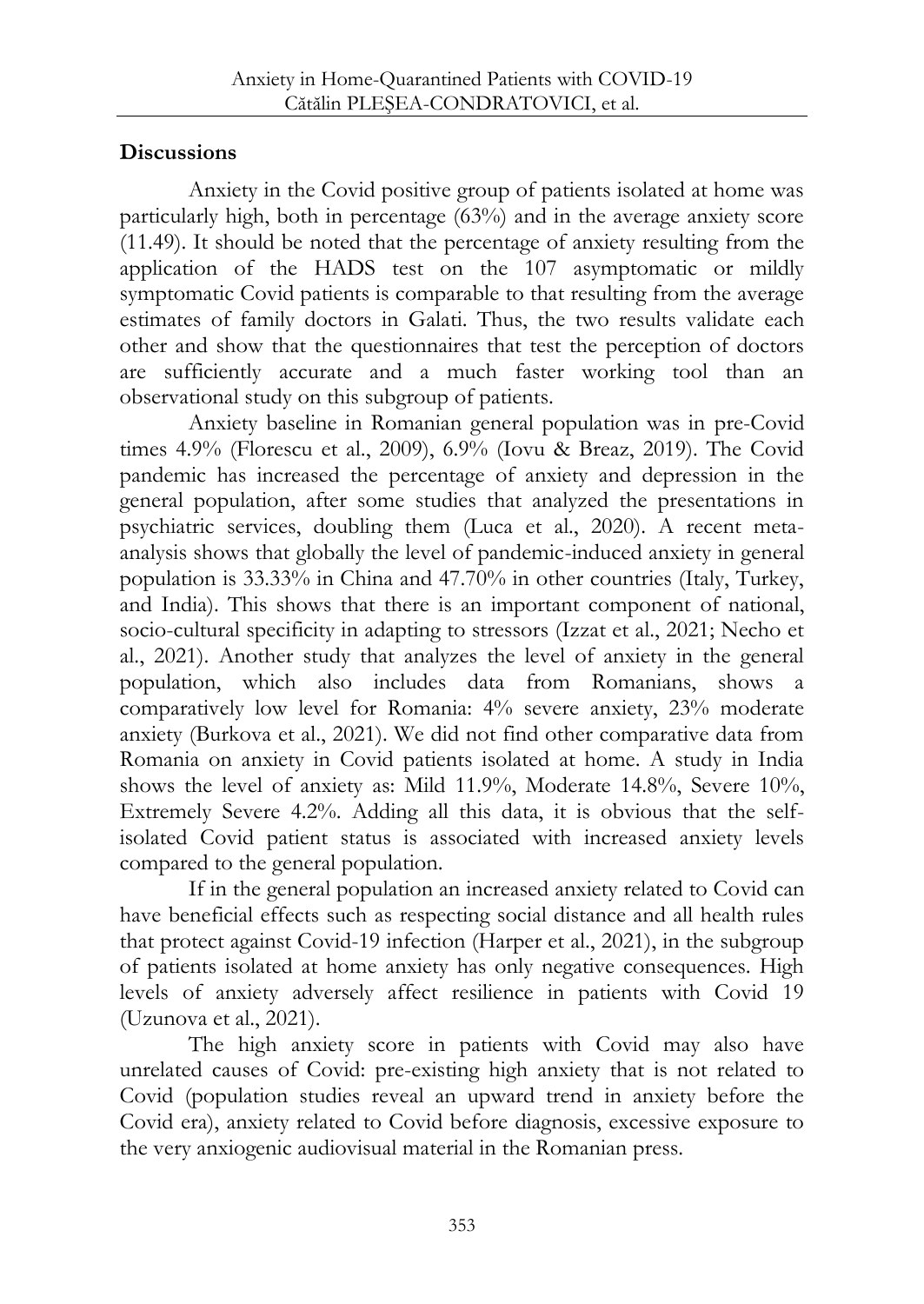Although the term Covid-related anxiety is more commonly used, the psychological changes induced by Covid in self-isolated patients are more complex, including fear, depression, stress, anxiety (projected fear without a clear object). Beyond anxiety, there is a justified and concrete fear: fear of aggravation, death, the same fear for loved ones, fear of infecting others, fear of stigmatization (Upadhyay et al., 2020).

Unquantifiable in this study, but of essential importance is the psychological support provided by the doctor: active and empathic listening to the patient's concerns and fears, ensuring education and encouraging treatment, regular updating of the patient on his goals and objectives. "The relationship between physician and patient has a supportive role when it is based on trust and reciprocity, when communication is open, sincere and full of honesty" (Radulescu et al, 2020; Rebegea et al., 2019).

The level of anxiety in the group of 107 self-isolated patients included in our study could be higher than the measured one. The simple fact that they are being monitored daily, that someone is interested in them and trying to help them is a psychotherapeutic approach that lowers anxiety.

From the analysis of the correlations between the level of anxiety and the independent variables investigated in this study (Table 4), the following conclusions can be drawn:

Women have higher anxiety scores than men, this emerged from other studies in Romania also (Iovu & Breaz, 2019). Globally, there are states where there are no statistically significant differences between men and women in terms of anxiety levels (Burkova et al., 2021).

Weak negative correlations were found between anxiety and: rural domicile, living at home with a yard, garden. The correlations found are valid in both situations, even if we find most homes with gardens in rural areas. The data in the literature are contradictory, there are studies in which anxiety is lower (Kowal et al., 2021), the same or higher in rural areas than in urban areas (Nicholson, 2009). As in the case of gender differences, differentiation related to zonal particularities appear. A garden, courtyard offers more space, a relaxing area and an escape from the claustrophobic isolation in flats (Grigoras & Ciubara 2021).

Weak positive correlations were found between anxiety and: preexisting anxiety status, unjustified or delayed emergency calls for hospitalization and deaths. Beyond the value of the anxiety score, the maximum and quantifiable practical importance have the three final points: unjustified call to the emergency services for hospitalization, hospitalization delay and death. A panic attack has respiratory symptoms that can be confused by patient with acute respiratory failure. In this situation, the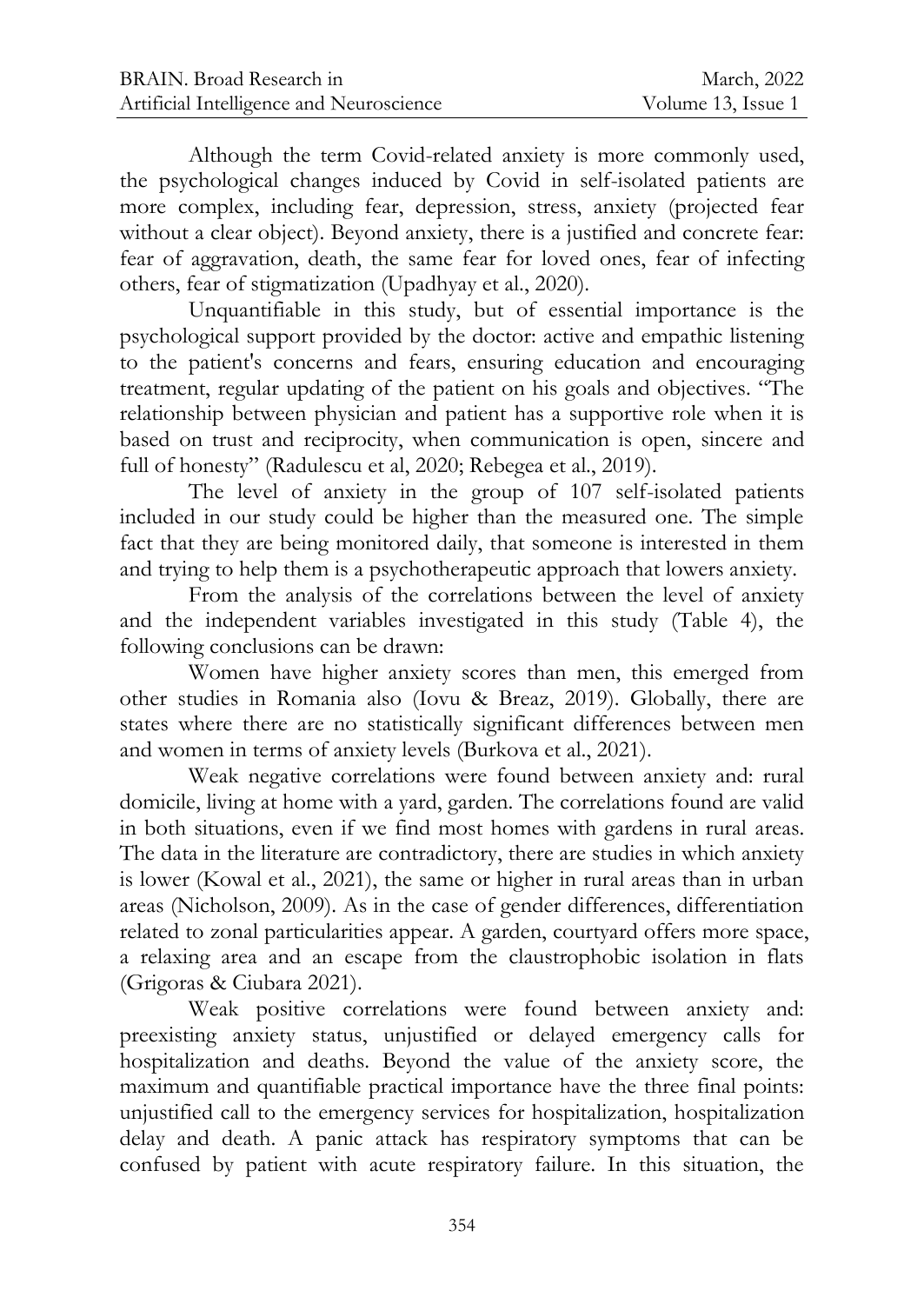patient unjustifiably uses the emergency services, exhausting the limited resources of the health system (Falup-Pecurariu et al., 2017). On the other hand, the fear of hospitalization, maintained by the media, makes patients refuse or postpone hospitalization even if it is recommended by the doctor. This leads to the third unwanted event, death.

The questionnaire completed by family doctors validates the conclusions of the study and adds new elements. The individual variability was particularly high, in the case of question "how many of the monitored patients had a pulse oximeter" for example, the answers given vary between 0 and 100% (see figure 5). However, the average of the answers approximates very well the reality, being in accordance with the results of our study on patients and with the literature data.



**Figure 5.** Variability of individual responses Source: authors' own conception

The current national COVID-19 protocol states that no medication is required for asymptomatic patients and that there are no guidelines for the treatment of COVID-19-related emotional distress. Most doctors choose to strictly follow the rules and not treat anxiety in this category of patients. This choice was motivated on the one hand by the need to comply with the regulations imposed to avoid possible problems of malpractice and on the other hand by the fear that benzodiazepines could aggravate and accelerate a possible respiratory failure. However, we found in our investigation reasons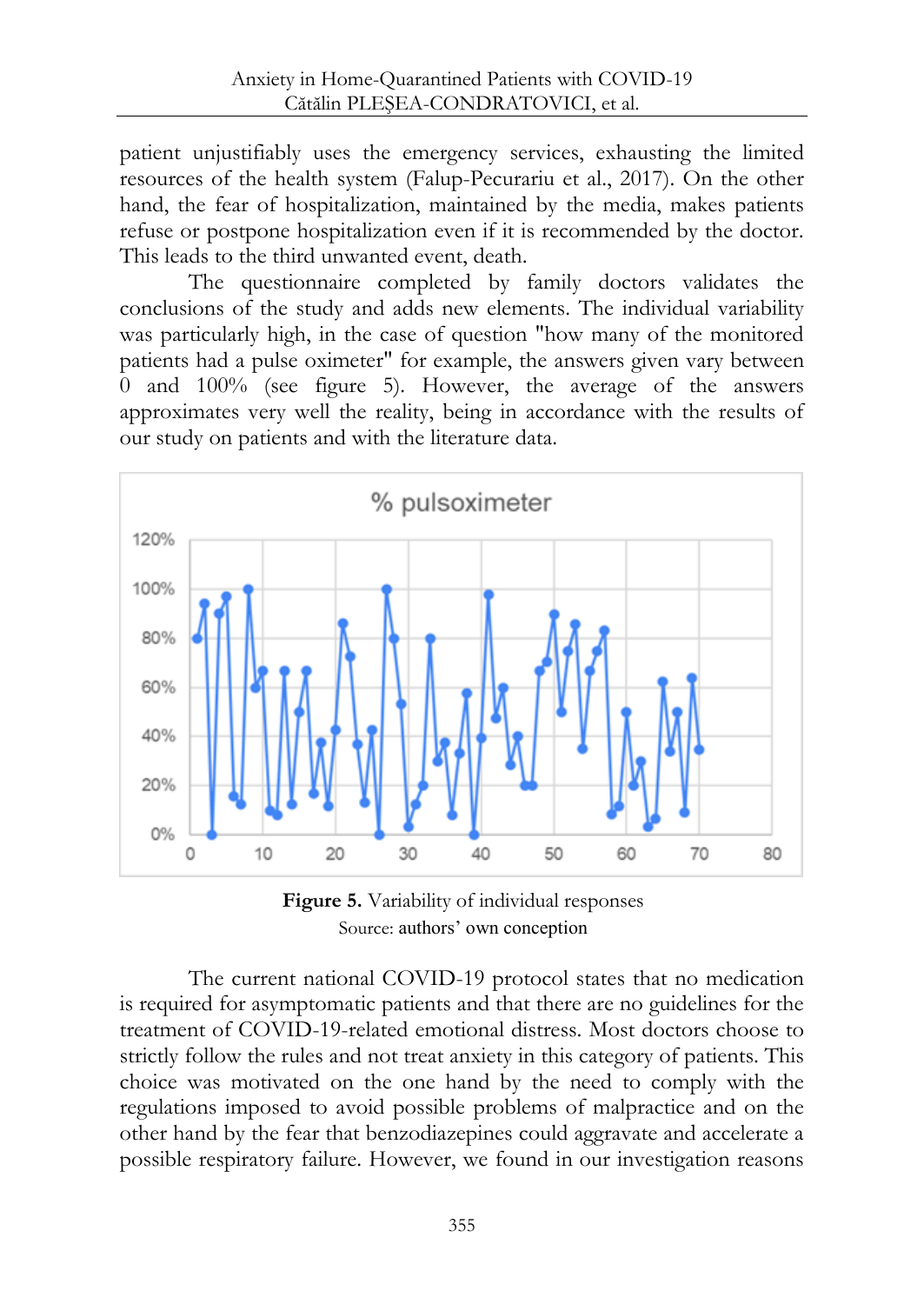for treating anxiety. All physicians surveyed considered the diagnosis and treatment of anxiety to be important. It is also known that previous users of benzodiazepines should not discontinue treatment, as the risk of withdrawalinduced delirium, anxiety-induced hyperventilation may impair lung function, tachypnea may be construed as hypoxia, and may lead to unnecessary hospitalization. Anxiety increased the fear of hospitalization, causing delay or refusal of hospitalization (53.5% doctors agreed, the study of patients shows a significant correlation). There is a post-covid risk of persistent anxiety (65.2% of doctors agreed).

All these factors made doctors treat anxiety in 21.54% of all monitored patients and in 40.42% of patients in whom anxiety was identified. The drugs used were: benzodiazepines (19.7%), antidepressants +/- benzodiazepines (8.5%) and herbal OTC (68.4%).

The Covid National Treatment Protocol specifies since November 28, 2020 that patients monitored at home should be sent quickly for evaluation if  $SpO2 \leq 94\%$ , a threshold known for a long time (O'Driscoll et al., 2017), for patients who did not already have a respiratory impairment. WHO guidelines recommended "use of pulse oximetry monitoring at home as part of a package of care" from January 2021. Covid-19 clinical management: living guideline, 2019). Family physicians who practically monitored COVID-19 patients used self-monitoring of oxygen saturation from the first cases and found that relevant for emergency hospitalization is the rapid decrease of SpO2 from the baseline by 3-4 percent (Greenhalgh et al., 2021).

The survey of family doctors found that 45.6% of monitored Covid patients bought (on the doctor's recommendation) pulse oximeters, 52.2% of doctors believe that the level of anxiety was lower in those who used a pulse oximeter and knew alert thresholds. From the study of patients, the existence of a pulse oximeter correlates negatively with the severity of the anxiety score ( $\mathbf{\bar{R}} = 0.651$ ,  $\mathbf{p} \le 0.01$ ), the inverse correlation is stronger than with the use of benzodiazepines (this could be a special situation caused by reduced use of benzodiazepines in this lot), also the unjustified or delayed call to 112 for hospitalization is positively correlated with the absence of the pulse oximeter. Monitoring of peripheral oxygen saturation with pulse oximeter also allows safe use of benzodiazepine treatment. Not to forget, oxygen saturation is a key clinical index for evaluating the severity of COVID-19.

The existence of a medical instrument that objectively evaluates respiratory function and clear threshold values set by the doctor of oxygen saturation that require the call of emergency services for hospitalization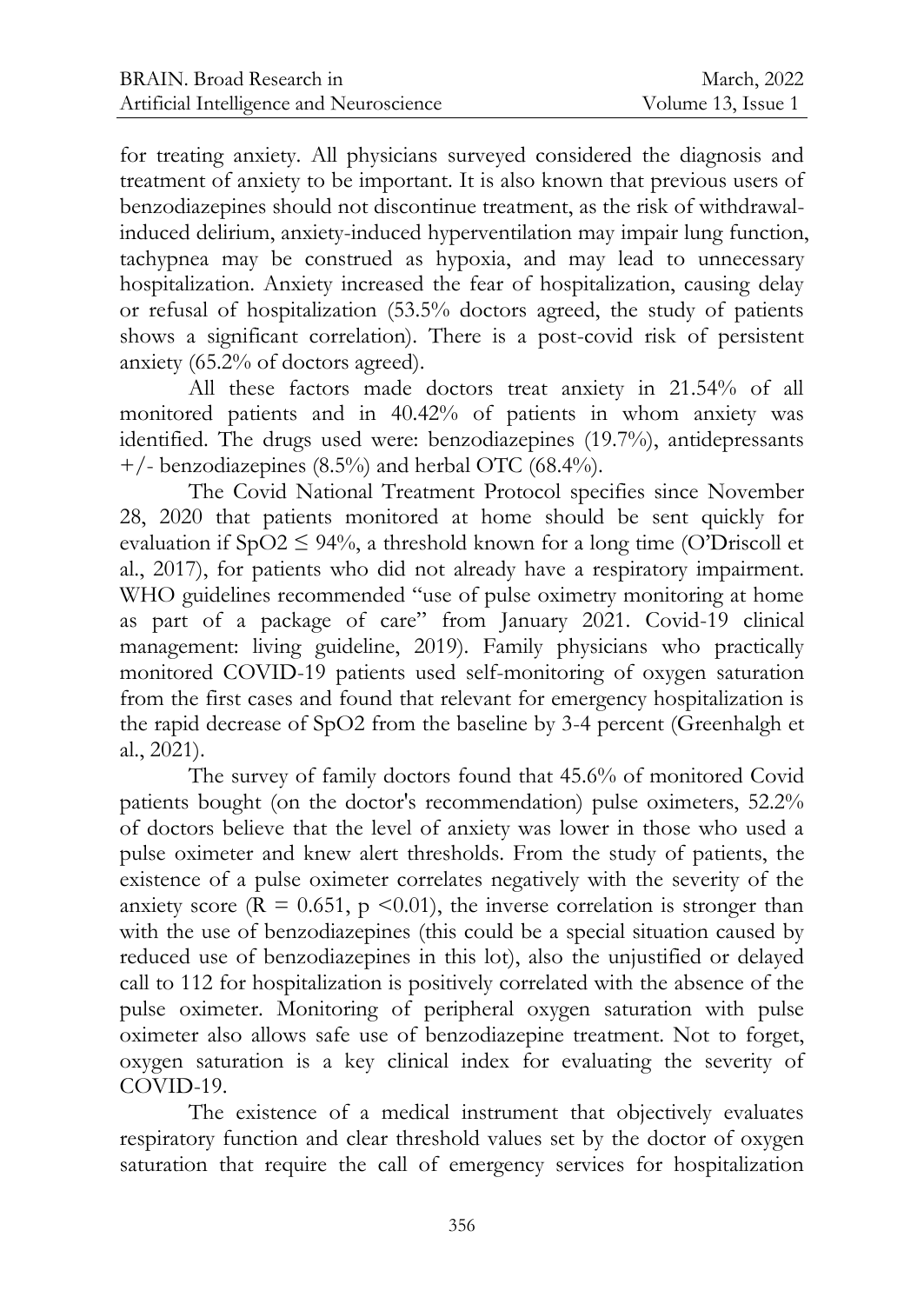helps patients make correct decisions, unaffected by panic attacks, fear of hospitalization. Threshold values compared to oxygen saturation are anchor points in reality that reduce anxieties, fears, negative projections. All these considerations indicate that the pulse oximeter is a key element for the remote management of isolated Covid positive patients at home.

## **Conclusions**

Among the covid positive patients monitored at home, anxiety is positively correlated with: female gender, urban environment, living in flats, pre-existing anxiety disorder, impossibility of self-monitoring of oxygen saturation.

The diagnosis and treatment of anxiety is especially important in COVID-19 patients quarantined at home. The level of anxiety in this category is much higher than in the general population or before the onset of the COVID epidemic19 and affects resilience.

Self-determination of peripheral oxygen saturation is essential in this category of patients for assessing lung damage, reducing anxiety and unjustified or delayed calls to emergency services for hospitalization.

#### **References**

- Baroiu, L., Dumea, E., Năstase, F., Niculeț, E., Fotea, S., Ciubara, A. B., Stefanopol, I. A., Nechita, A., Anghel, L., & Ciubara, A. (2021). Assessment of Depression in Patients with COVID-19. *BRAIN. Broad Research in Artificial Intelligence and Neuroscience, 12*(2), 254-264. <https://doi.org/10.18662/brain/12.2/204>
- Burkova, V. N., Butovskaya, M. L., Randall, A. K., Fedenok, J. N., Ahmadi, K., et al. (2021). Predictors of Anxiety in the COVID-19 Pandemic from a Global Perspective: Data from 23 Countries. *Sustainability, 13*(7), 4017. <https://doi.org/10.3390/su13074017>
- Falup-Pecurariu, O., Man, S., Neamtu, M. L., Chicin, G., Baciu, G., Pitic, C., Cara, A. C., Neculau, A. E., Burlea, M., Brinza, I. L., Schnell, C. N., Sas, V.**,**  Lupu, V. V., François, N., Swinnen, K., Borys, D. (2017). Effects of prophylactic ibuprofen and paracetamol administration on the immunogenicity and reactogenicity of the 10-valent pneumococcal nontypeable Haemophilus influenzae protein D conjugated vaccine (PHiD-CV) co-administered with DTPa-combined vaccines in children: An open-label, randomized, controlled, non-inferiority trial. *Human Vaccines & Immunotherapeutics, 13* (3), 649-660. <https://doi.org/10.1080/21645515.2016.1223001>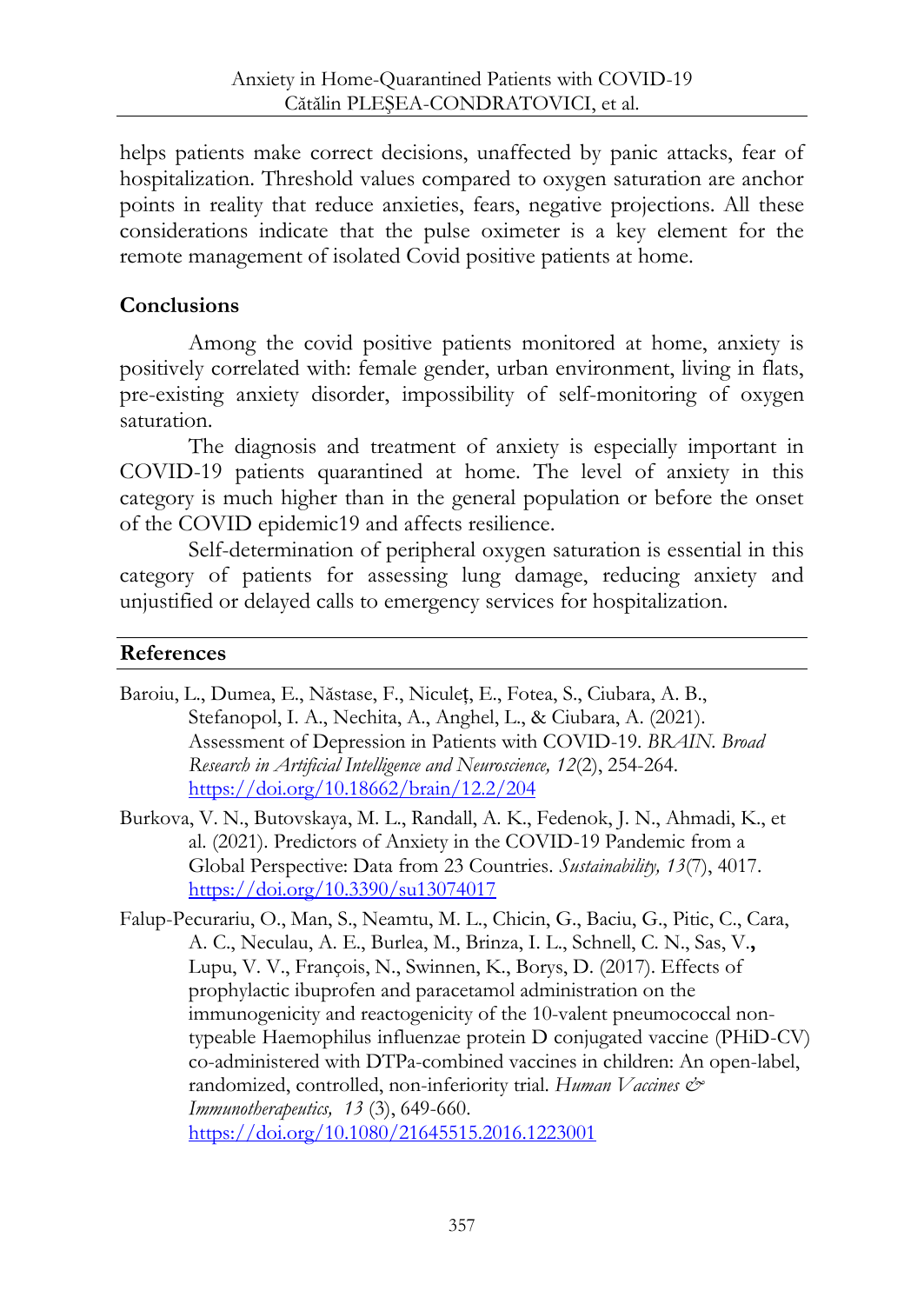- Florescu, S., Ciutan, M., Popovici, G., Galaon, M., Ladea, M., Pethukova, M., & Hoffnagle, A. (2009). The Romanian mental health study: main aspects of lifetime prevalence and service use of DSM IV. disorders. *Management in Mental Health, 13*(22), 30. [http://journal.managementinhealth.com/](http://journal.managementinhealth.com/%0Bindex.php/rms/article/view/30/103) [index.php/rms/article/view/30/103](http://journal.managementinhealth.com/%0Bindex.php/rms/article/view/30/103)
- Greenhalgh, T., Knight, M., Inda-Kim, M., Fulop, N. J., Leach, J., & Vindrola-Padros, C. (2021) Remote management of covid-19 using home pulse oximetry and virtual ward support. *British Medical Journal, 372*, 677. <https://doi.org/10.1136/bmj.n677>
- Grigoras, M., & Ciubara, A. (2021). Looking into Pandora's Box between "Everything" and "But" -Depression, Pain of Losses the Next Pandemic of Humanity?. *BRAIN. Broad Research in Artificial Intelligence and Neuroscience*, *12(2)*, 326- 334.<https://doi.org/10.18662/brain/12.2/210>
- Harper, C. A., Satchell, L. P., Fido, D., & Latzman, R. D. (2020). Functional fear predicts public health compliance in the COVID-19 pandemic. *International Journal of Mental Health and Addiction, 19*, 1875–1888. <https://doi.org/10.1007/s11469-020-00281-5>
- Iovu, M. B., & Breaz, M. A. (2019). The prevalence and burden of mental and substance use disorders in Romania: Findings from the Global Burden of Disease Study 2016. Psychiatria Danubina, 31(4), 457–464. <https://doi.org/10.24869/psyd.2019.457>
- Izzat, A.A.H, Anghel, L., Stefanescu, B., Kantor, C., Ciubara, A. (2021). Prevention of psychoactive substance use. *Archiv Euromedica, 11*(5), 59-61. <https://doi.org/10.35630/2199-885X/2021/11/5.16>
- Jaradat, M., & Stupar, M.-A. (2020). Emergency situation management in the new context of the pandemic Covid-19 crisis. *Logos Universality Mentality Education Novelty: Economics & Administrative Sciences*, *5*(1), 10-18. <https://doi.org/10.18662/lumeneas/5.1/17>
- Kowal, M., Coll-Martín, T., Ikizer, G., Rasmussen, J., Eichel, K., Studzi ´nska, A., & Ahmed, O. (2020). Who is the most stressed during the covid-19 pandemic? Data from 26 countries and areas. *Applied Psychology: Health and Well-Being, 12,* 946–966.<https://doi.org/10.1111/aphw.12234>
- Loue, S., & Lamb, E. (2020). Retraumatized: COVID-19, the specter of HIV/AIDS, and reorienting responsibility. *Logos Universality Mentality Education Novelty: Philosophy & Humanistic Sciences*, *8*(1), 01-07. <https://doi.org/10.18662/lumenphs/8.1/31>
- Luca, L., Ciubara, A. B., Fulga, I., Burlea, S. L., Terpan, M., & Ciubara, A. M. (2020). Social Implications for Psychiatric Pathology of Depressive and Anxiety Disorders, Alcohol Addiction and Psychotic Disorders during the COVID-19 Pandemic in Romania. Analysis of two Relevant Psychiatry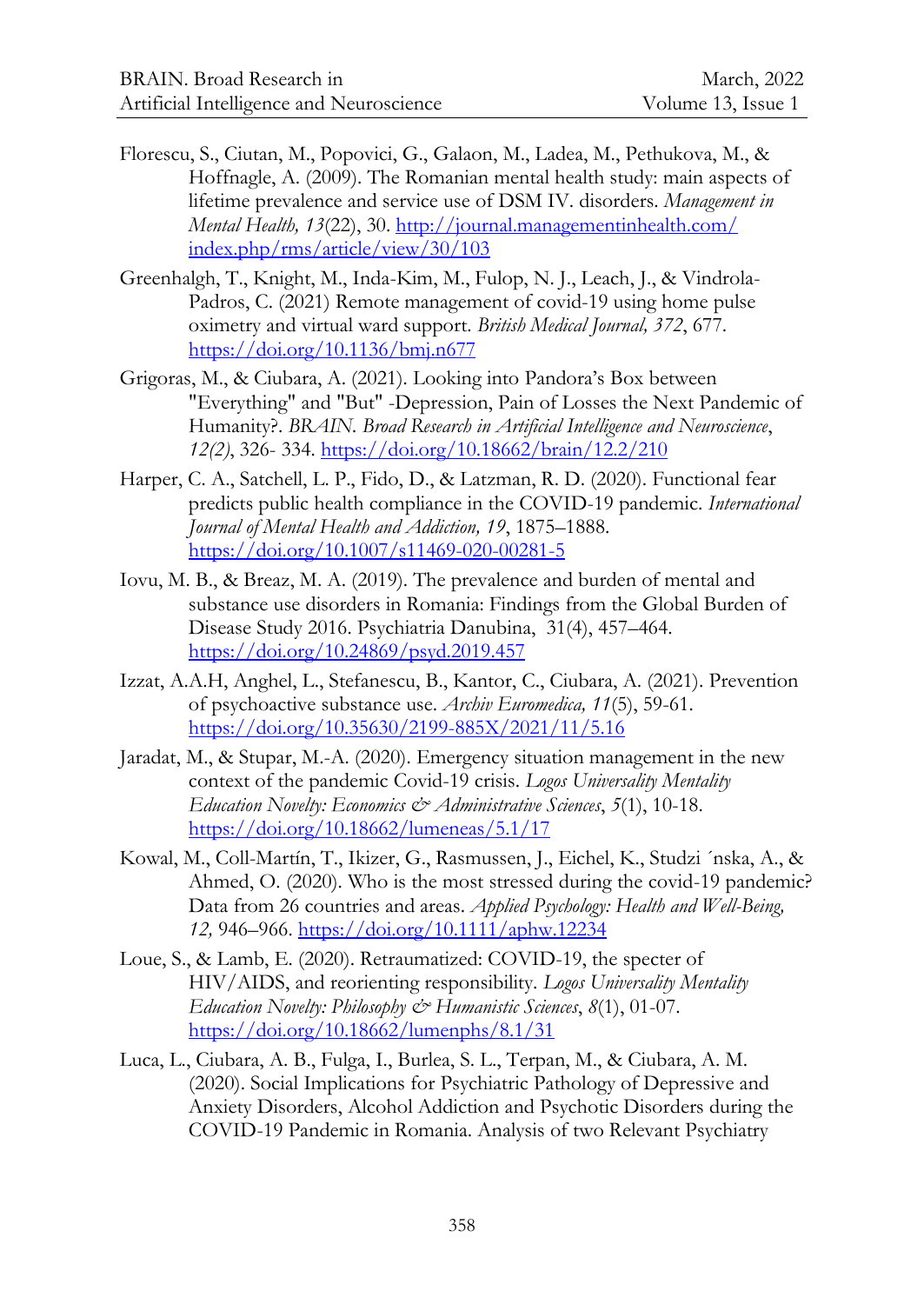Hospitals. *Revista de Cercetare si Interventie Sociala, 69*, 261-272. <https://doi.org/10.33788/rcis.69.16>

- Necho, M., Tsehay, M., Birkie, M., Biset, G., & Tadesse, E. (2021). Prevalence of anxiety, depression, and psychological distress among the general population during the COVID-19 pandemic: A systematic review and meta-analysis. *International Journal of Social Psychiatry, 67*(7), 892-906. <https://doi.org/10.1177/00207640211003121>
- Nicholson, L. (2008). Rural mental health. *Advances in Psychiatric Treatment, 14*(4), 302-311.<https://doi.org/10.1192/apt.bp.107.005009>
- O'Driscoll, B. R., Howard, L. S., Earism, J., & Mak, V. (2017). British Thoracic Society Emergency Oxygen Guideline Group, BTS Emergency Oxygen Guideline Development Group. BTS guideline for oxygen use in adults in healthcare and emergency settings. *Thorax, 72*(Suppl 1), ii1-90. <https://doi.org/10.1136/thoraxjnl-2016-209729>
- Rădulescu, I. D., Ciubara, A. B., Moraru, C., Burlea, S. L., & Ciubară, A. (2020). Evaluating the Impact of Dissociation in Psychiatric Disorders. *BRAIN. Broad Research in Artificial Intelligence and Neuroscience*, *11*(3Sup1), 163-174. <https://doi.org/10.18662/brain/11.3Sup1/132>
- Rebegea, L., Firescu, D., Baciu, G., & Ciubara, (2019). A. Psycho-Oncology Support. *BRAIN. Broad Research in Artificial Intelligence and Neuroscience, 10*(3), 77-88. [https://lumenpublishing.com/journals/index.php/brain/article/](https://lumenpublishing.com/journals/index.php/brain/article/%0Bview/2169) [view/2169](https://lumenpublishing.com/journals/index.php/brain/article/%0Bview/2169)
- Sandu, A. (2020). The importance and limits of experiential psychotherapy. *Logos Universality Mentality Education Novelty: Philosophy & Humanistic Sciences*, *8*(2), 72-82.<https://doi.org/10.18662/lumenphs/8.2/46>
- Silistraru, I., Cozmanciuc, G., Roşca, Ş., Bulgaru-Iliescu, D., Damian, S. I., & Ciureanu, I. A. (2021). Stress and anxiety in general population in Romania during COVID -19 Pandemic. *Archiv Euromedica, 11*(5), 4-6. [http://journal](http://journal-archiveuromedica.eu/archiv-euromedica-05-2021/archiv_euromedica_05_2021_001_075_WEB_01.pdf)[archiveuromedica.eu/archiv-euromedica-05-](http://journal-archiveuromedica.eu/archiv-euromedica-05-2021/archiv_euromedica_05_2021_001_075_WEB_01.pdf) [2021/archiv\\_euromedica\\_05\\_2021\\_001\\_075\\_WEB\\_01.pdf](http://journal-archiveuromedica.eu/archiv-euromedica-05-2021/archiv_euromedica_05_2021_001_075_WEB_01.pdf)
- [Silistraru, I,](https://www.webofscience.com/wos/author/record/34745962) [Ciureanu, AI,](https://www.webofscience.com/wos/author/record/9207389) [Ciubara, A,](https://www.webofscience.com/wos/author/record/32117932) [& Olariu, O.](https://www.webofscience.com/wos/author/record/30711467) (2021). Prevalence of burnout in medical students in Romania during COVID-19 pandemic restrictions (preliminary data). *Archiv Euromedica, 11*(5), 12-15. <https://doi.org/10.35630/2199-885X/2021/11/5.3>
- Upadhyay, R., Sweta, Singh, B., & Singh, U. (2020) Psychological impact of quarantine period on asymptomatic individuals with COVID-19. *Social Sciences & Humanities Open, 2*(1), 100061. <https://doi.org/10.1016/j.ssaho.2020.100061>
- Uzunova, G., Pallanti, S., & Hollander, E. (2021). Presentation and management of anxiety in individuals with acute symptomatic or asymptomatic COVID-19 infection, and in the post-COVID-19 recovery phase. *International journal of*